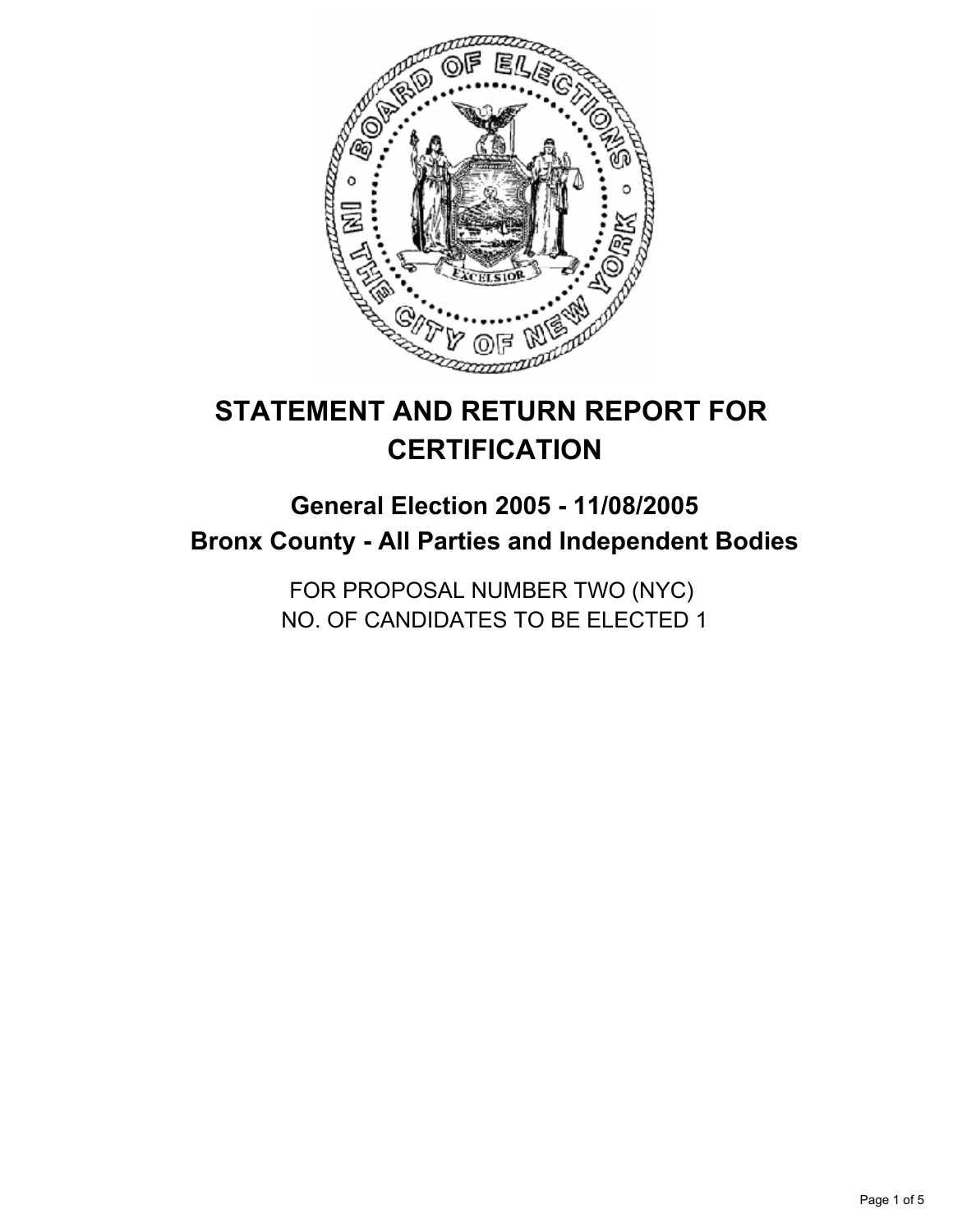

## **ASSEMBLY DISTRICT 76**

| <b>PUBLIC COUNTER</b> | 19,161 |
|-----------------------|--------|
| <b>EMERGENCY</b>      | 115    |
| ABSENTEE/MILITARY     | 217    |
| AFFIDAVIT             | 321    |
| <b>TOTAL BALLOTS</b>  | 19,814 |
| <b>YES</b>            | 4,513  |
| <b>NO</b>             | 1,374  |
| <b>TOTAL VOTES</b>    | 5,887  |
| <b>UNRECORDED</b>     | 13,927 |

## **ASSEMBLY DISTRICT 77**

| PUBLIC COUNTER       | 14,677 |
|----------------------|--------|
| <b>EMERGENCY</b>     | 47     |
| ABSENTEE/MILITARY    | 244    |
| AFFIDAVIT            | 247    |
| <b>TOTAL BALLOTS</b> | 15,215 |
| <b>YES</b>           | 2,822  |
| <b>NO</b>            | 615    |
| <b>TOTAL VOTES</b>   | 3,437  |
| <b>UNRECORDED</b>    | 11.778 |

#### **ASSEMBLY DISTRICT 78**

| <b>PUBLIC COUNTER</b> | 13,006 |
|-----------------------|--------|
| <b>EMERGENCY</b>      | 12     |
| ABSENTEE/MILITARY     | 311    |
| AFFIDAVIT             | 257    |
| <b>TOTAL BALLOTS</b>  | 13,586 |
| <b>YES</b>            | 3,133  |
| <b>NO</b>             | 994    |
| <b>TOTAL VOTES</b>    | 4,127  |
| <b>UNRECORDED</b>     | 9,459  |

#### **ASSEMBLY DISTRICT 79**

| PUBLIC COUNTER       | 17,058 |
|----------------------|--------|
| <b>EMERGENCY</b>     | 42     |
| ABSENTEE/MILITARY    | 298    |
| AFFIDAVIT            | 359    |
| <b>TOTAL BALLOTS</b> | 17,757 |
| <b>YES</b>           | 3,205  |
| <b>NO</b>            | 720    |
| <b>TOTAL VOTES</b>   | 3,925  |
| <b>UNRECORDED</b>    | 13,832 |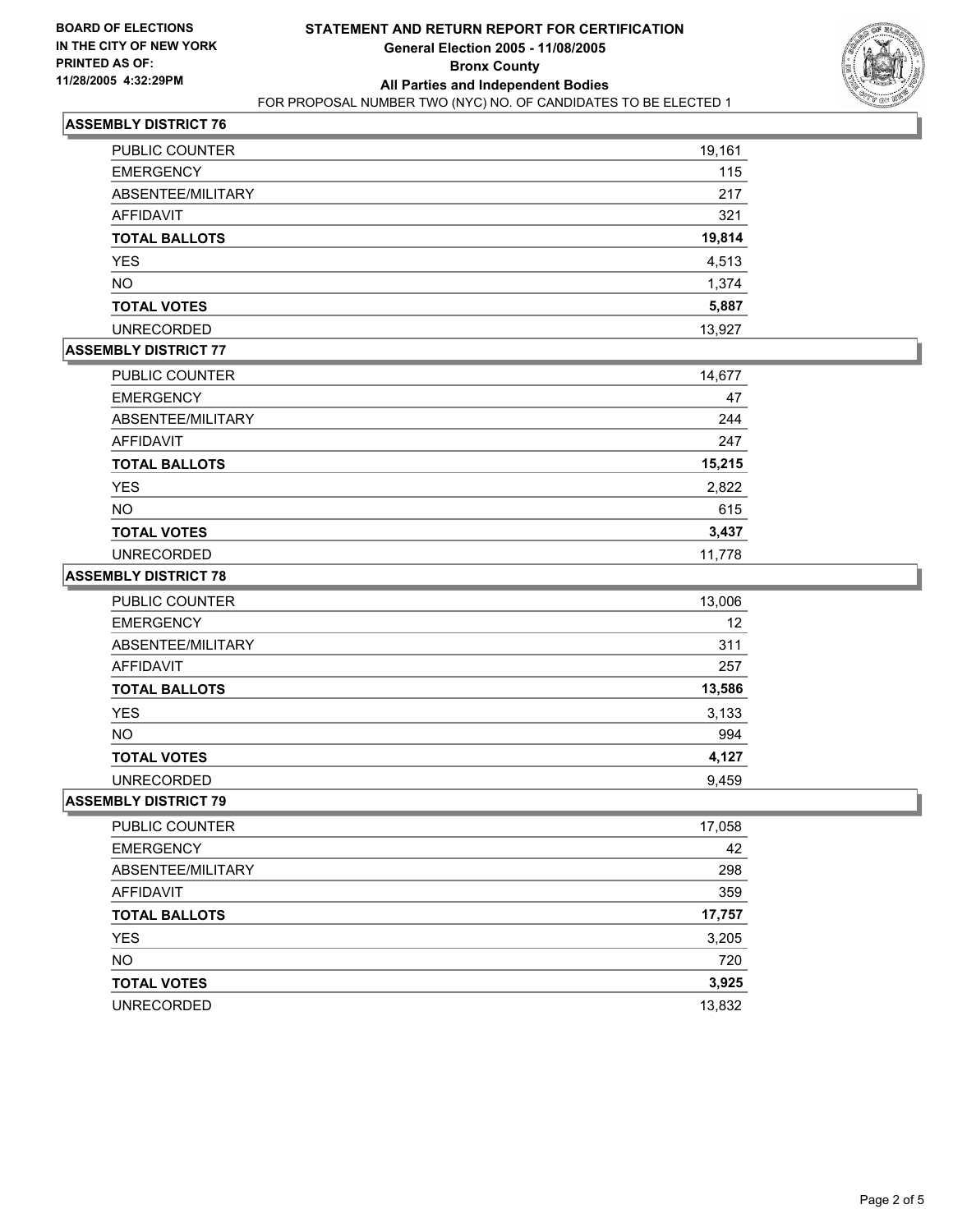

## **ASSEMBLY DISTRICT 80**

| <b>PUBLIC COUNTER</b> | 18,305 |
|-----------------------|--------|
| <b>EMERGENCY</b>      | 76     |
| ABSENTEE/MILITARY     | 427    |
| <b>AFFIDAVIT</b>      | 284    |
| <b>TOTAL BALLOTS</b>  | 19,092 |
| YES                   | 5,618  |
| <b>NO</b>             | 2,269  |
| <b>TOTAL VOTES</b>    | 7,887  |
| <b>UNRECORDED</b>     | 11,205 |

## **ASSEMBLY DISTRICT 81**

| PUBLIC COUNTER       | 22,411 |
|----------------------|--------|
| <b>EMERGENCY</b>     | 147    |
| ABSENTEE/MILITARY    | 749    |
| <b>AFFIDAVIT</b>     | 307    |
| <b>TOTAL BALLOTS</b> | 23,614 |
| <b>YES</b>           | 10,873 |
| <b>NO</b>            | 3,299  |
| <b>TOTAL VOTES</b>   | 14,172 |
| <b>UNRECORDED</b>    | 9,442  |

#### **ASSEMBLY DISTRICT 82**

| PUBLIC COUNTER       | 26,333 |
|----------------------|--------|
| <b>EMERGENCY</b>     | 113    |
| ABSENTEE/MILITARY    | 610    |
| AFFIDAVIT            | 262    |
| <b>TOTAL BALLOTS</b> | 27,318 |
| <b>YES</b>           | 9,225  |
| <b>NO</b>            | 3,440  |
| <b>TOTAL VOTES</b>   | 12,665 |
| <b>UNRECORDED</b>    | 14,653 |

#### **ASSEMBLY DISTRICT 83**

| <b>PUBLIC COUNTER</b> | 16,344 |
|-----------------------|--------|
| <b>EMERGENCY</b>      | 0      |
| ABSENTEE/MILITARY     | 370    |
| AFFIDAVIT             | 181    |
| <b>TOTAL BALLOTS</b>  | 16,895 |
| <b>YES</b>            | 4,426  |
| <b>NO</b>             | 1,111  |
| <b>TOTAL VOTES</b>    | 5,537  |
| <b>UNRECORDED</b>     | 11,358 |
|                       |        |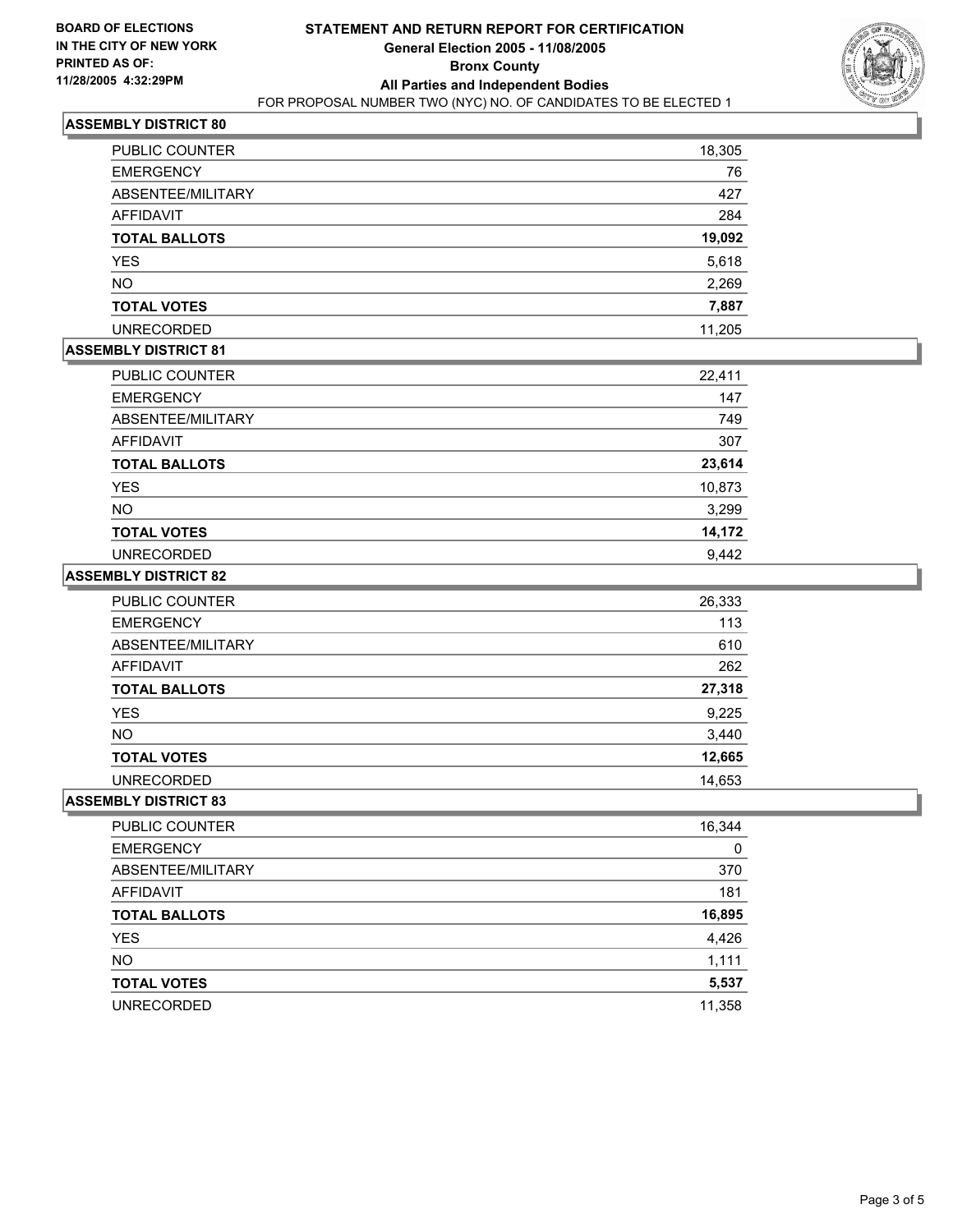

## **ASSEMBLY DISTRICT 84**

| <b>PUBLIC COUNTER</b> | 17,340 |
|-----------------------|--------|
| <b>EMERGENCY</b>      | 59     |
| ABSENTEE/MILITARY     | 156    |
| <b>AFFIDAVIT</b>      | 262    |
| <b>TOTAL BALLOTS</b>  | 17,817 |
| <b>YES</b>            | 2,454  |
| <b>NO</b>             | 578    |
| <b>TOTAL VOTES</b>    | 3,032  |
| <b>UNRECORDED</b>     | 14,785 |

## **ASSEMBLY DISTRICT 85**

| PUBLIC COUNTER       | 16,585 |
|----------------------|--------|
| <b>EMERGENCY</b>     | 4      |
| ABSENTEE/MILITARY    | 161    |
| AFFIDAVIT            | 248    |
| <b>TOTAL BALLOTS</b> | 16,998 |
| <b>YES</b>           | 2,936  |
| <b>NO</b>            | 799    |
| <b>TOTAL VOTES</b>   | 3,735  |
| <b>UNRECORDED</b>    | 13,263 |

#### **ASSEMBLY DISTRICT 86**

| PUBLIC COUNTER       | 12,786 |
|----------------------|--------|
| <b>EMERGENCY</b>     | 104    |
| ABSENTEE/MILITARY    | 153    |
| <b>AFFIDAVIT</b>     | 244    |
| <b>TOTAL BALLOTS</b> | 13,287 |
| <b>YES</b>           | 2,156  |
| <b>NO</b>            | 457    |
| <b>TOTAL VOTES</b>   | 2,613  |
| <b>UNRECORDED</b>    | 10,674 |